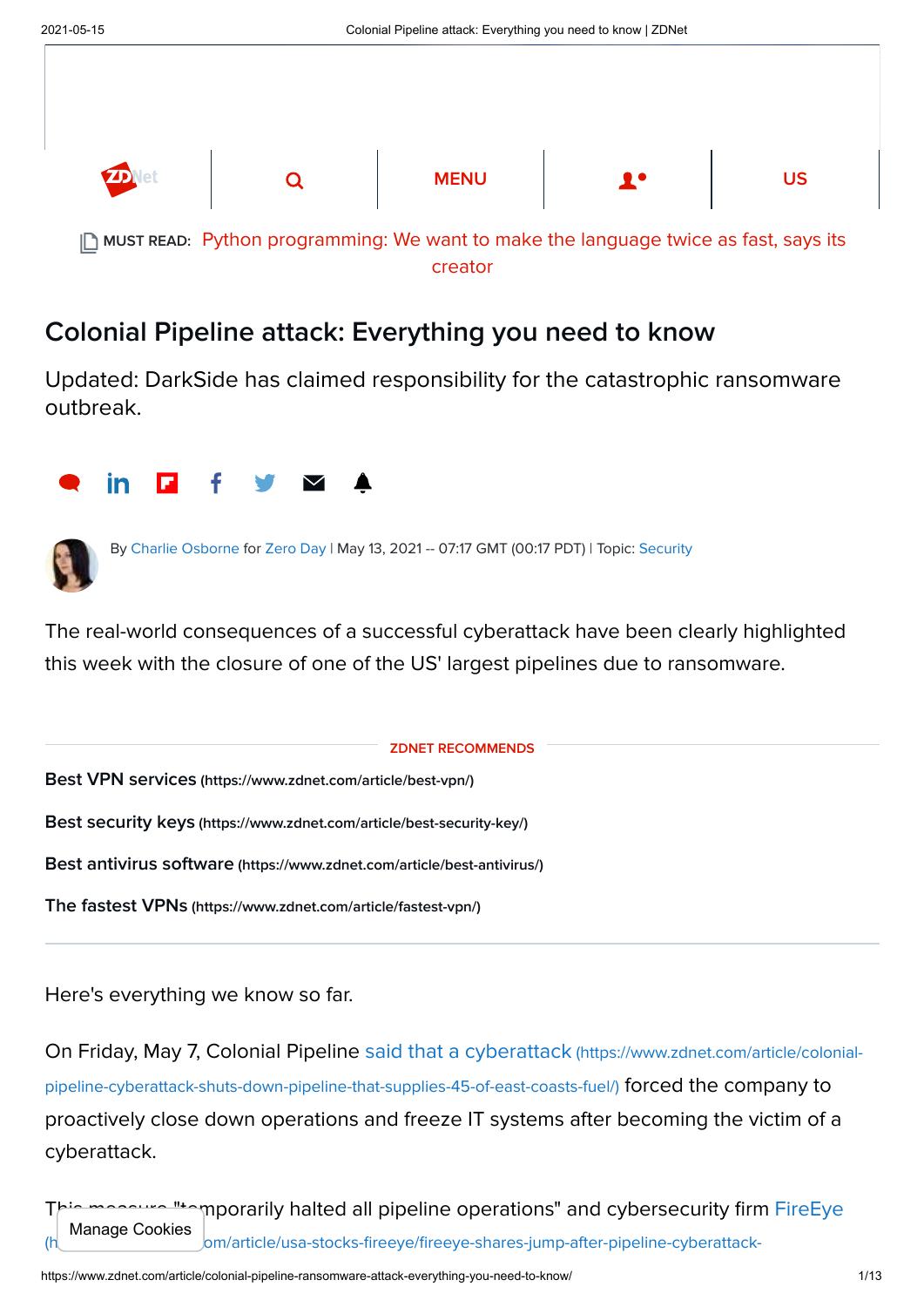idUSL1N2MX19M)[, which operates the Mandiant cyberforensics team, was reportedly pulled](https://www.reuters.com/article/usa-stocks-fireeye/fireeye-shares-jump-after-pipeline-cyberattack-idUSL1N2MX19M) in to assist.

### What is Colonial Pipeline?

[Founded in 1962 and headquartered in Alpharetta, Georgia, privately-held Colonial Pipeline](https://www.colpipe.com/) (https://www.colpipe.com/) is one of the largest pipeline operators in the United States and provides roughly 45% of the East Coast's fuel, including gasoline, diesel, home heating oil, jet fuel, and military supplies.

The company says that it transports over 100 million gallons of fuel daily across an area spanning Texas to New York.

### How did the Colonial Pipeline ransomware attack happen?

There are few concrete details on how the cyberattack took place, and it is likely that this will not change until Colonial Pipeline and the third-party company brought in to investigate have concluded their analysis of the incident.

However, what did occur was a ransomware outbreak, linked to the DarkSide group, that struck Colonial Pipeline's networks.

The initial attack vector isn't known, but it may have been an old, unpatched vulnerability in a system; a phishing email that successfully fooled an employee; the use of access credentials purchased or obtained elsewhere that were leaked previously, or any other number of tactics employed by cybercriminals to infiltrate a company's network.

It should be noted that DarkSide operators targeted the business side rather than operational systems, which implies the intent was money-orientated rather than designed to send the pipeline crashing down.

The oil giant said it "proactively took certain systems offline to contain the threat, which temporarily halted all pipeline operations, and affected some of our IT systems."

[Colonial Pipeline's update, published on Monday 10](https://www.zdnet.com/article/colonial-pipeline-aims-to-restore-operations-by-end-of-the-week-after-cyberattack/) (https://www.zdnet.com/article/colonial-pipeline-aims-torestore-operations-by-end-of-the-week-after-cyberattack/), said that remediation is ongoing and each system is being worked on in an "incremental approach."

"This plan is based on a number of factors with safety and compliance driving our operational  $d$  Manage Cookies  $\vert$ oal of substantially restoring operational service by the end of the week," the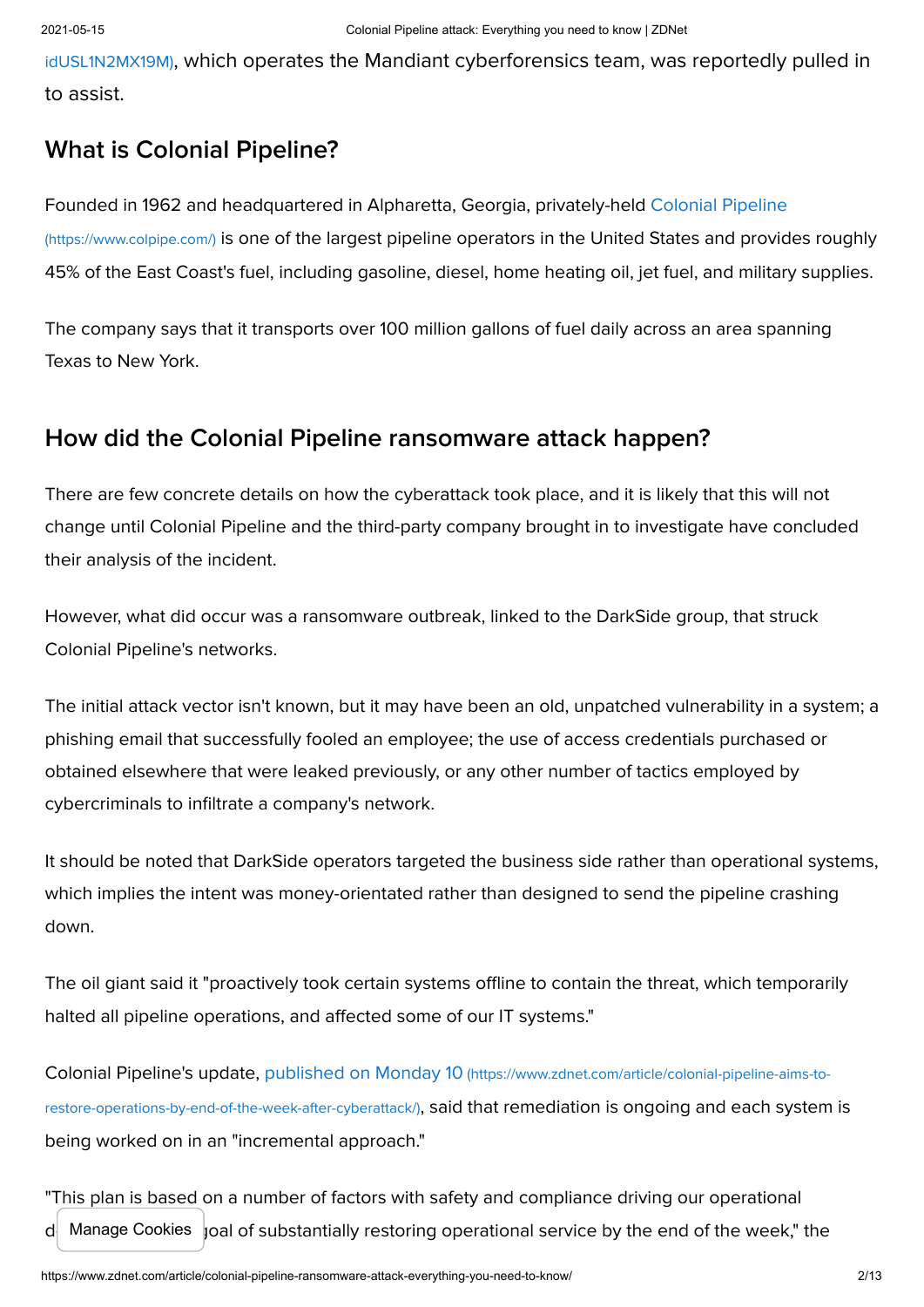company added.

In a further update, Colonial Pipeline said that one line is operating under manual control while supplies of gas are "available."

"While our main lines continue to be offline, some smaller lateral lines between terminals and delivery points are now operational as well. We continue to evaluate product inventory in storage tanks at our facilities and others along our system and are working with our shippers to move this product to terminals for local delivery."

### Why does the Colonial Pipeline ransomware attack matter?

As shown in the company's operations map, by taking out the systems supporting and managing pipeline operation and fuel distribution, vast swathes of the US have been impacted.

At the time of the attack, supply shortage concerns prompted gasoline futures to reach their highest

le Manage Cookies [\(https://www.cnbc.com/2021/05/09/gasoline-futures-jump-as-much-of-vital-pipeline-remains-shutdown-](https://www.cnbc.com/2021/05/09/gasoline-futures-jump-as-much-of-vital-pipeline-remains-shutdown-following-cyberattack.html)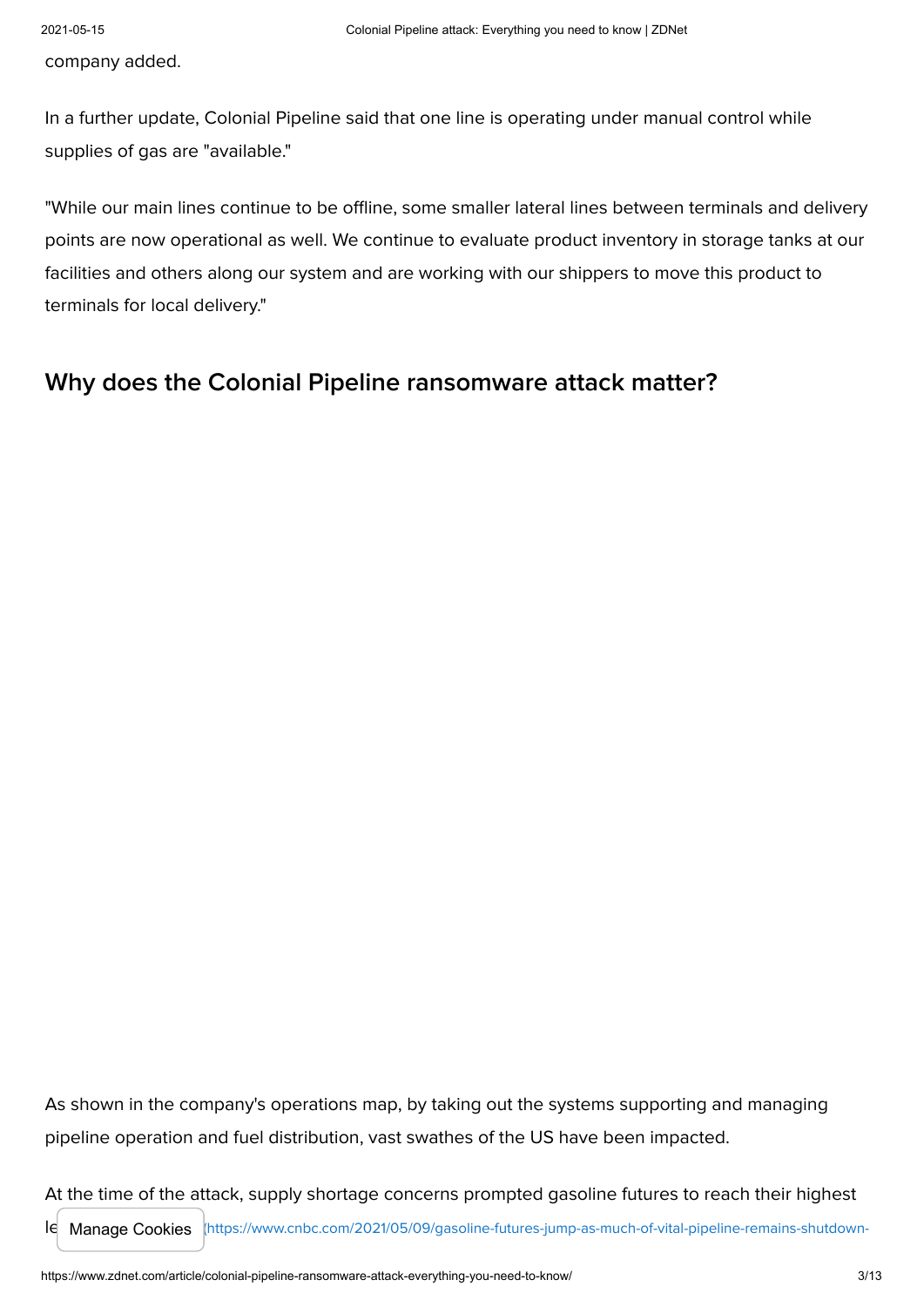following-cyberattack.html)[. Demand has risen, but drivers are being urged not to panic buy, as this could](https://www.cnbc.com/2021/05/09/gasoline-futures-jump-as-much-of-vital-pipeline-remains-shutdown-following-cyberattack.html) [impact prices that have already increased due to the pipeline disruption by six cents](https://www.reuters.com/article/usa-gasoline-colonial-pipeline/us-pump-prices-head-for-highest-since-2014-as-hacked-fuel-pipeline-shut-idUSL1N2MX1NL) (https://www.reuters.com/article/usa-gasoline-colonial-pipeline/us-pump-prices-head-for-highest-since-2014-as-hacked-fuelpipeline-shut-idUSL1N2MX1NL) per gallon in the past week.

With normal operations not expected to resume until, at best, the end of the week, we are likely to see fluctuations -- and potentially further price increases -- in fuel supplies across impacted areas in the US.

US President Biden has also been briefed on the event. If anything highlights just how serious a cyberattack has become, it is this.

[See also: Ransomware just got very real. And it's likely to get worse](https://www.zdnet.com/article/ransomware-just-got-very-real-and-its-likely-to-get-worse/) (https://www.zdnet.com/article/ransomware-just-got-very-real-and-its-likely-to-get-worse/)

# Will there be gas shortages?

Manage Cookies

Patrick De Haan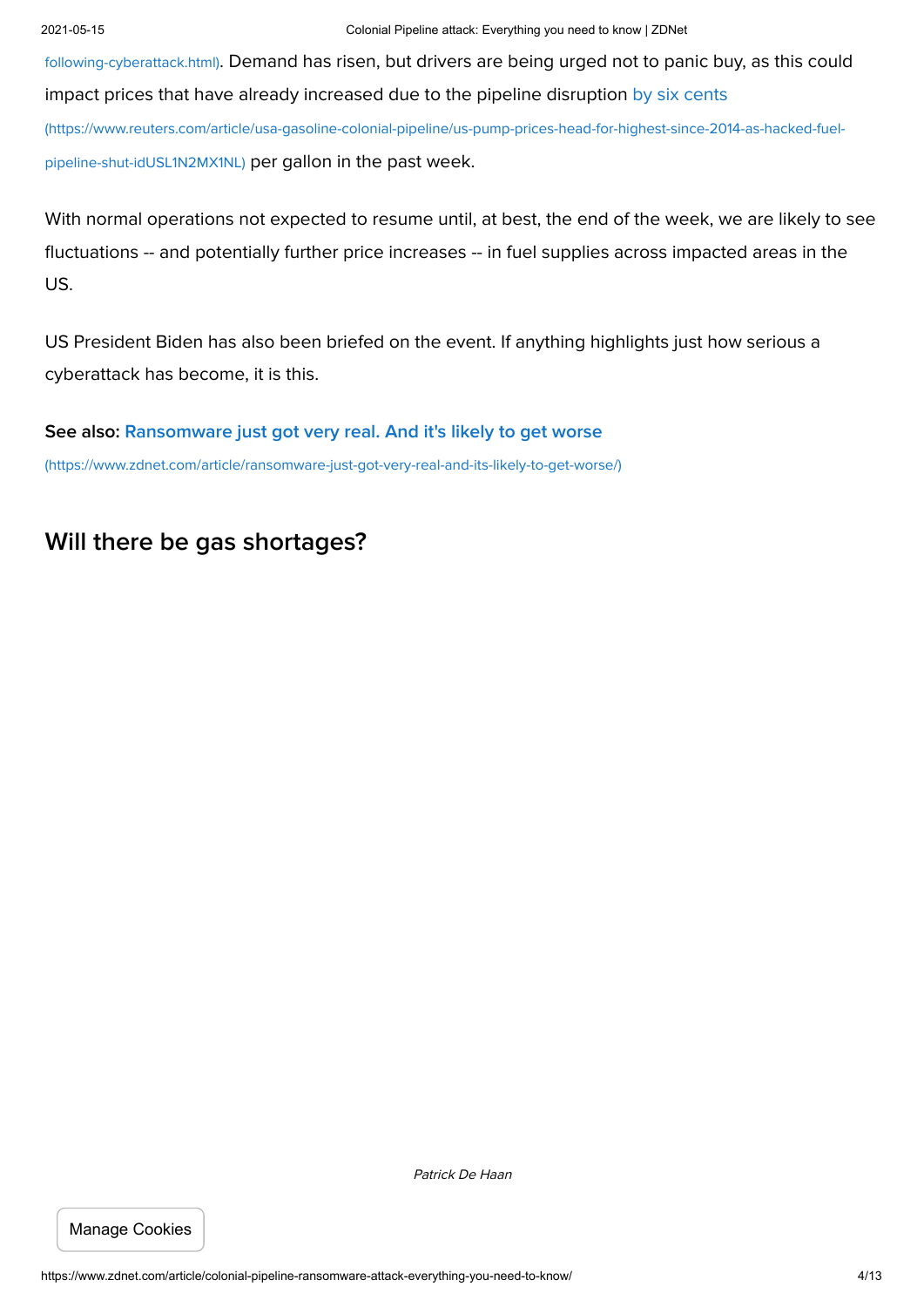Late Tuesday evening, White House press secretary Jen Psaki said the US government is "monitoring supply shortages in parts of the Southeast," as reported by

[\(https://www.independent.co.uk/news/world/americas/us-politics/colonial-pipeline-gas-prices-white-house-b1845563.html\)](https://www.independent.co.uk/news/world/americas/us-politics/colonial-pipeline-gas-prices-white-house-b1845563.html) The Independent, and "are evaluating every action the Administration can take to mitigate the impact as much as possible."

In other words, it is possible. Disruption to the supply lines for potentially a full week, or more, could lead to supply problems for consumers, aviation, and the military -- especially if the security incident incites the former to panic-buy. Some gas stations have already begun running dry and panic buying has been reported [\(https://www.nytimes.com/2021/05/11/business/colonial-pipeline-shutdown-latest-news.html\)](https://www.nytimes.com/2021/05/11/business/colonial-pipeline-shutdown-latest-news.html) in some areas.

On May 12, Colonial Pipeline said the company continues to "make forward progress in our aroundthe-clock efforts to return our system to service."

Additional lateral systems are now being operated manually to deliver supplies, with priority given to areas that are either not being supported by other fuel delivery services or currently experiencing shortages.

Over 50 members of staff are now walking or driving along over 5,000 miles of pipeline per day in addition to increased aerial patrols.

Since the pipeline system was taken offline, the company has delivered roughly 41 million gallons of fuel.

Colonial Pipeline is working with the US Department of Energy (DOE) to "evaluate market conditions" and deliver supplies to where they are needed most.

84 million gallons of fuel have been accepted from refineries for "deployment upon restart" of the firm's network.

On May 13, the company said (https://www.zdnet.com/article/colonial-pipeline-restarts-operations-brought-down-byransomware/) [that operations had restarted, but it could take several days for the delivery supply chai](https://www.zdnet.com/article/colonial-pipeline-restarts-operations-brought-down-by-ransomware/)n to return to normal.

"Some markets served by Colonial Pipeline may experience, or continue to experience, intermittent service interruptions during the start-up period," Colonial Pipeline commented. "Colonial will move as much gasoline, diesel, and jet fuel as is safely possible and will continue to do so until markets return td Manage Cookies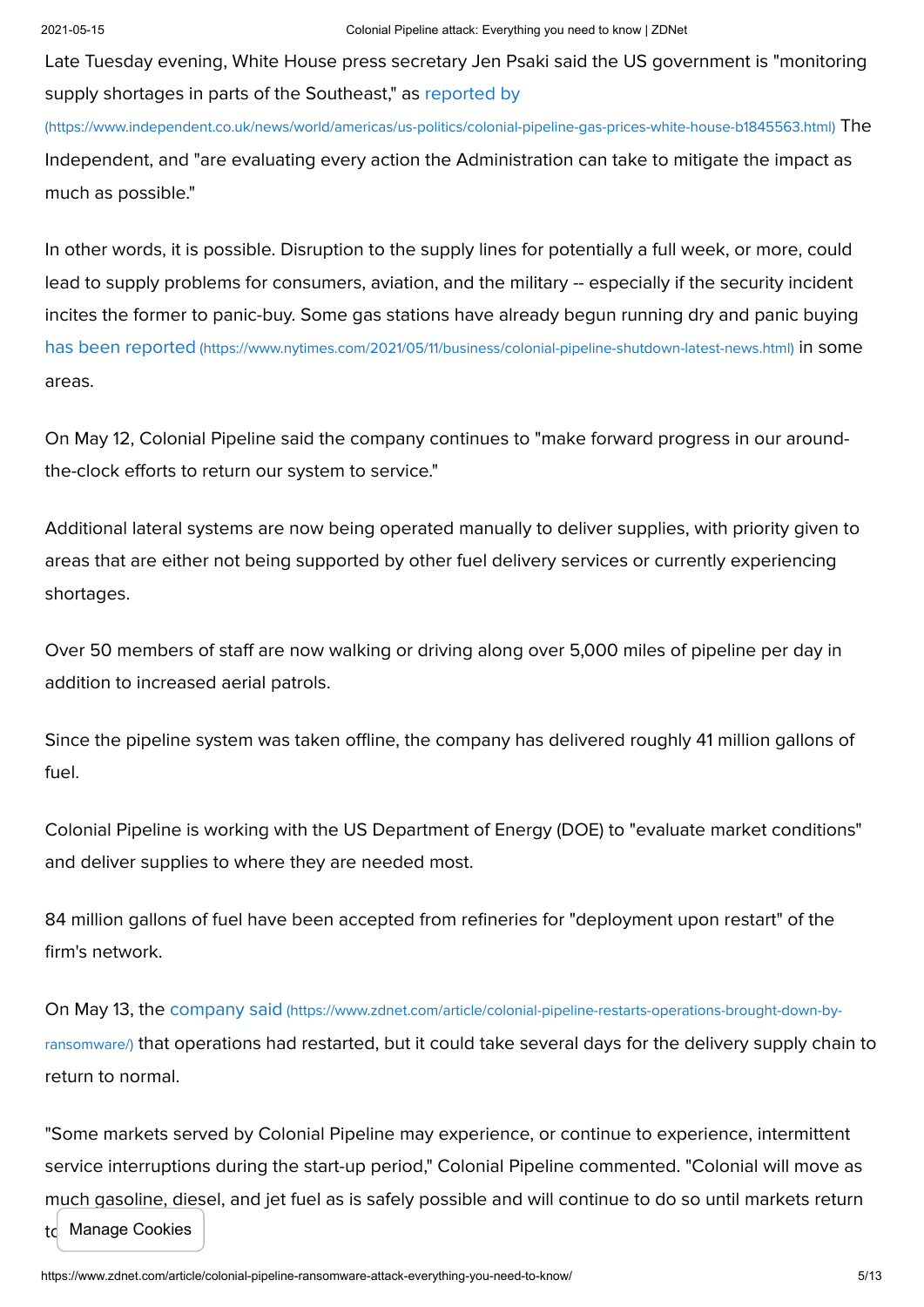# Have any agencies become involved?

### FMCSA

To keep supplies flowing, the USDOT Federal Motor Carrier Safety Administration (FMCSA) issued a Regional Emergency Declaration (https://www.zdnet.com/article/pipeline-ransomware-attack-us-invokes-emergencytransport-rules-to-keep-fuel-flowing/) [on Sunday 9, easing standard restrictions on the land transport of fuel](https://www.zdnet.com/article/pipeline-ransomware-attack-us-invokes-emergency-transport-rules-to-keep-fuel-flowing/) and the permissible working hours of drivers.

"FMCSA is issuing a temporary hours of service exemption that applies to those transporting gasoline, diesel, jet fuel and other refined petroleum products to Alabama, Arkansas, District of Columbia, Delaware, Florida, Georgia, Kentucky, Louisiana, Maryland, Mississippi, New Jersey, New York, North [Carolina, Pennsylvania, South Carolina, Tennessee, Texas and Virginia," the agency said](https://www.fmcsa.dot.gov/newsroom/fmcsa-responds-unanticipated-shutdown-colonial-pipeline) (https://www.fmcsa.dot.gov/newsroom/fmcsa-responds-unanticipated-shutdown-colonial-pipeline).

#### The FBI

The US Federal Bureau of Investigation (FBI) is also aware of the incident. On May 10, the law enforcement agency said [\(https://www.fbi.gov/news/pressrel/press-releases/fbi-statement-on-compromise-of-colonial](https://www.fbi.gov/news/pressrel/press-releases/fbi-statement-on-compromise-of-colonial-pipeline-networks)pipeline-networks):

"The FBI confirms that the Darkside ransomware is responsible for the compromise of the Colonial Pipeline networks. We continue to work with the company and our government partners on the investigation."

#### CISA

[The Cybersecurity and Infrastructure Security Agency \(CISA\), together with the FBI, issued an alert](https://www.zdnet.com/article/fbi-cisa-publish-alert-on-darkside-ransomware/) (https://www.zdnet.com/article/fbi-cisa-publish-alert-on-darkside-ransomware/) warning organizations that DarkSide affiliates have "recently been targeting organizations across various CI sectors including manufacturing, legal, insurance, healthcare, and energy." Best practices and cybersecurity recommendations were also provided.

# Who is DarkSide?

#### Manage Cookies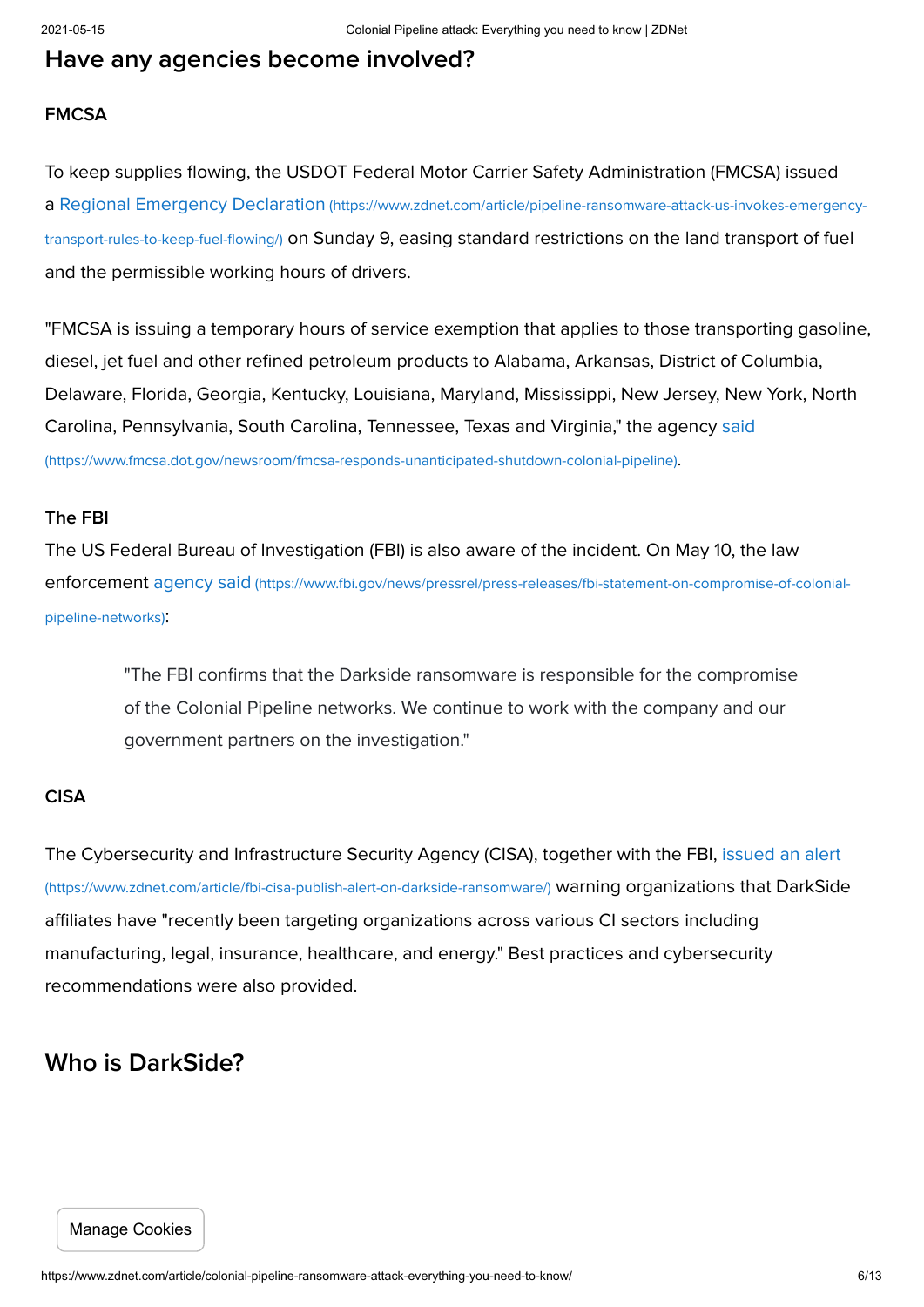Sophos

[DarkSide is a Ransomware-as-a-Service \(RaaS\) group](https://www.zdnet.com/article/darkside-the-ransomware-group-responsible-for-colonial-pipeline-cyberattack-explained/) (https://www.zdnet.com/article/darkside-the-ransomwaregroup-responsible-for-colonial-pipeline-cyberattack-explained/) that offers its own brand of malware to customers on a subscription basis. The ransomware is currently in version 2.

According to IBM X-Force [\(https://exchange.xforce.ibmcloud.com/collection/06d0917405c36ca91f5db1fe0c01d1ad\)](https://exchange.xforce.ibmcloud.com/collection/06d0917405c36ca91f5db1fe0c01d1ad), the malware, once deployed, steals data, encrypts systems using Salsa20 and RSA-1024 encryption protocols, and executes an encoded PowerShell command to delete volume shadow copies.

SecureWorks tracks them as Gold Waterfall (https://www.secureworks.com/research/threat-profiles/goldwaterfall) [and attributes the group as a Russian-speaking past affiliate of the REvil ransomware](https://www.secureworks.com/research/threat-profiles/gold-waterfall) RaaS service.

[A decryptor for DarkSide malware on Windows machines was released by Bitdefender in January](https://www.zdnet.com/article/free-decrypter-released-for-victims-of-darkside-ransomware/) (https://www.zdnet.com/article/free-decrypter-released-for-victims-of-darkside-ransomware/) 2021. In response, the group said the decryptor was based on a key previously purchased and may no longer work as "this problem has been fixed."

Bitdefender told ZDNet that the decryption tool, unfortunately, does not work with the latest version of DarkSide malware.

"We're constantly working on new versions of our tools as cybercriminals fix vulnerabilities that make decryption possible," the firm added.

Manage Cookies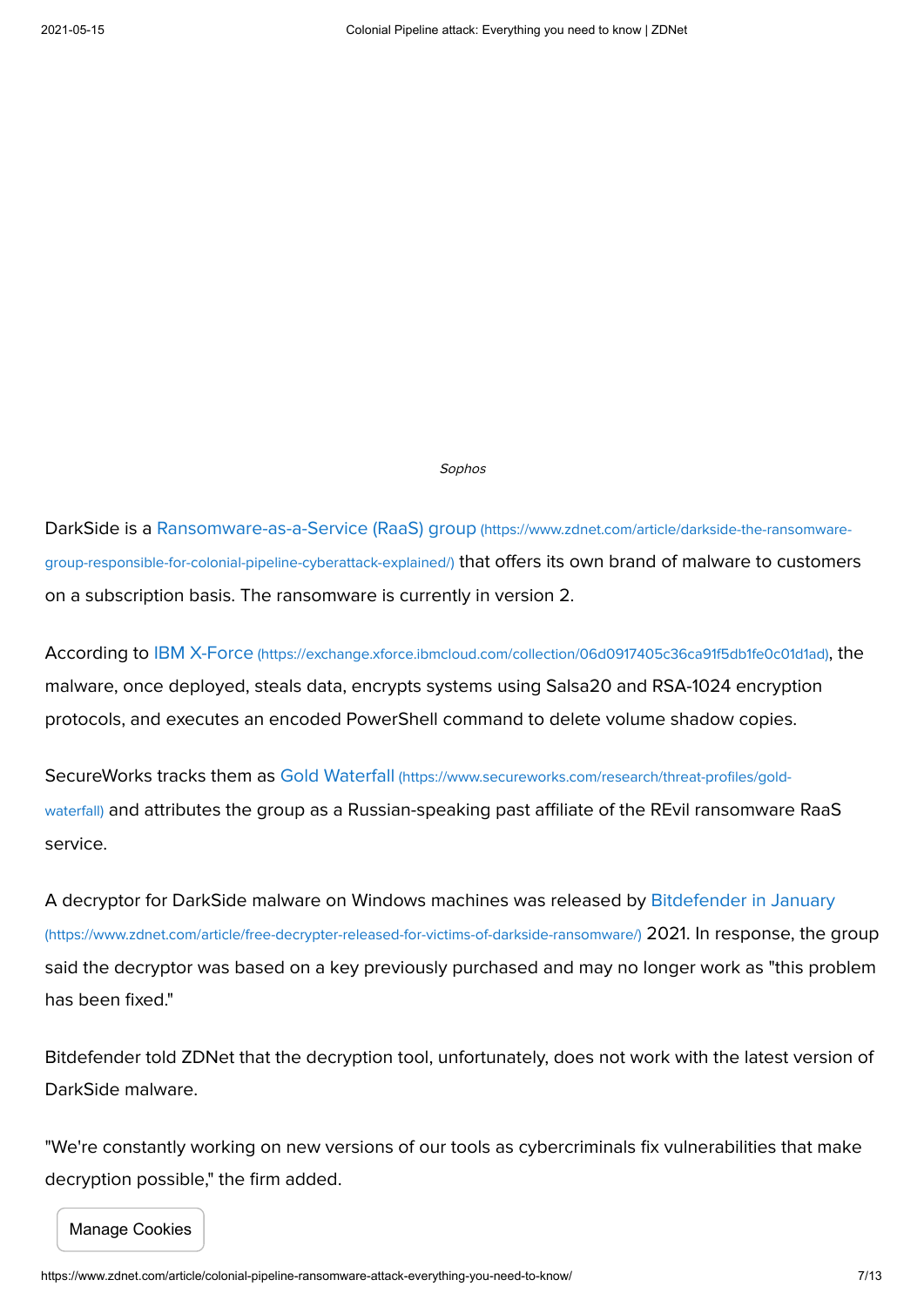While believed to be relatively new to the ransomware scene, first spotted in the summer of 2020, DarkSide has already created a leak website used in double-extortion campaigns, in which victim companies are not only locked out of their systems, but also have their information stolen.

If these organizations refuse to pay up, stolen data may be published on the platform and made available to the public.

DarkSide isn't just content in making money from ransomware demands, however, as the group has indicated it will happily work with competitors or investors before leaks are published.

"If the company refuses to pay, we are ready to provide information before the publication, so that it would be possible to earn in the reduction price of shares," the group says.

[Read on: DarkSide explained: the ransomware group responsible for Colonial Pipeline cyberattack](https://www.zdnet.com/article/darkside-the-ransomware-group-responsible-for-colonial-pipeline-cyberattack-explained/) (https://www.zdnet.com/article/darkside-the-ransomware-group-responsible-for-colonial-pipeline-cyberattack-explained/)

Perhaps unusually, however, DarkSide also appears to be trying to cultivate a Robin Hood and goodguy image -- stealing from the rich (the so-called 'big game' targets) and giving a portion of the criminal proceeds to charity.

Charities reportedly offered donations in stolen Bitcoin (BTC) have, so far, refused to accept them.

The RaaS service operators have also tried to distance themselves from the incident by vaguely implying it was a customer at fault and that the cyberattack doesn't fit the DarkSide ethos.

"We are apolitical, we do not participate in geopolitics, do not need to tie us with a defined government and look for other our motives," DarkSide said on May 10. "Our goal is to make money, and not creating problems for society. We [will] introduce moderation and check each company that our partners want to encrypt to avoid social consequences in the future."

FireEye has released the results (https://www.zdnet.com/article/researchers-track-down-five-affiliates-of-darksideransomware-service/) [of an investigation into DarkSide affiliates. Sophos says that the cybersecurity](https://www.zdnet.com/article/researchers-track-down-five-affiliates-of-darkside-ransomware-service/) company has been called in at least five times to deal with suspected DarkSide infections and has [published research on the group's typical attack methods and tools](https://news.sophos.com/en-us/2021/05/11/a-defenders-view-inside-a-darkside-ransomware-attack/) (https://news.sophos.com/enus/2021/05/11/a-defenders-view-inside-a-darkside-ransomware-attack/).

### What happens next?

Manage Cookies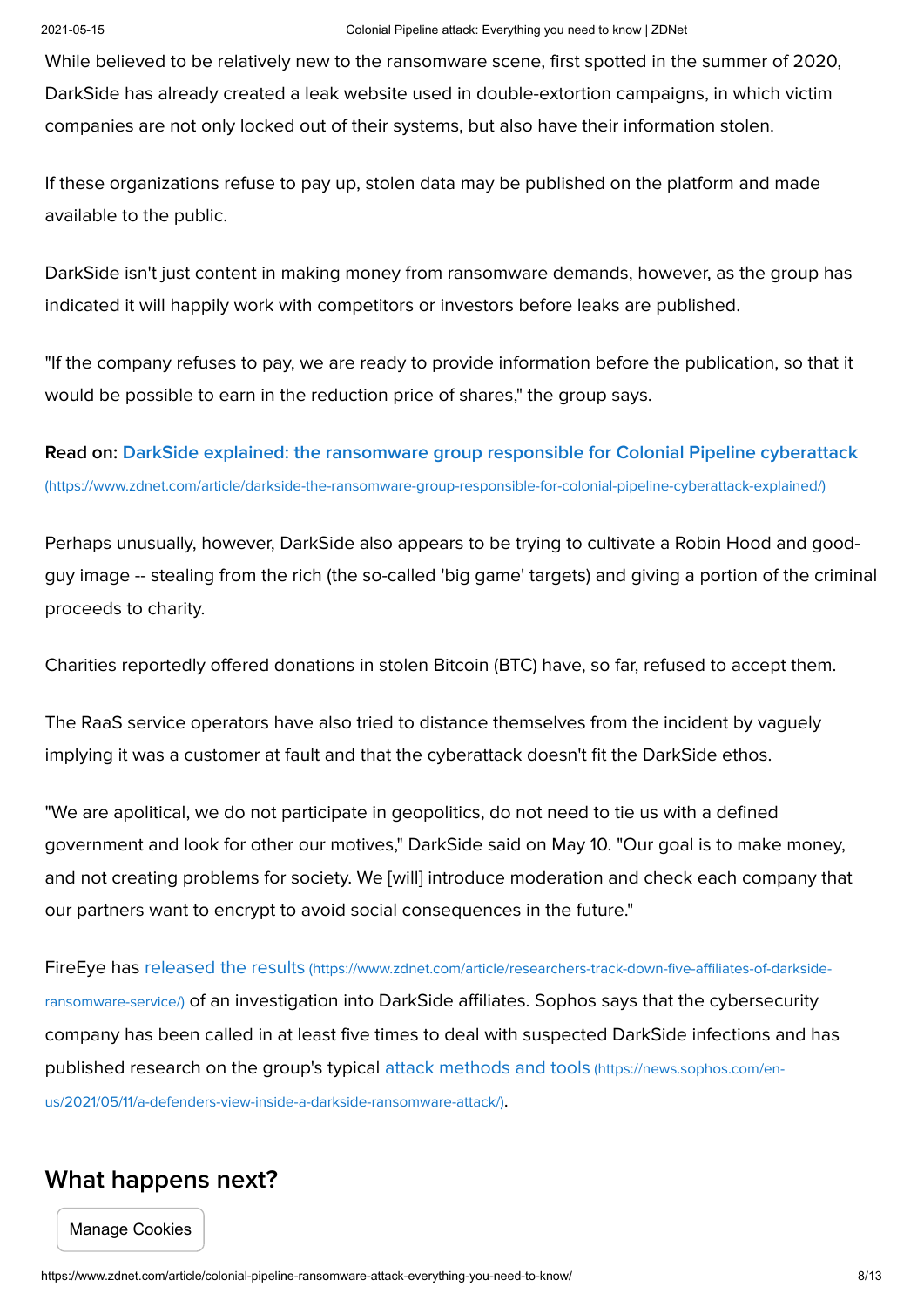As a group known to double-extort victims, Colonial Pipeline could be the next company to face the threat of the leak of data unless they give in to blackmail and pay the attackers. It may be, however, that DarkSide could choose not to pursue this usual tactic due to the aforementioned "social" problems caused by the ransomware.

Bloomberg says (https://www.bloomberg.com/news/articles/2021-05-09/colonial-hackers-stole-data-thursday-ahead-ofpipeline-shutdown) [that during the attack, over 100GB in corporate data was stolen in just two hours.](https://www.bloomberg.com/news/articles/2021-05-09/colonial-hackers-stole-data-thursday-ahead-of-pipeline-shutdown) 

As of May 11, Colonial Pipeline has not been added to the DarkSide leak site.

On May 13, Bloomberg reported (https://www.zdnet.com/article/colonial-pipeline-paid-close-to-5-million-in-ransomwareblackmail-payment/) [that the company paid a ransom demand of close to \\$5 million in return for a](https://www.zdnet.com/article/colonial-pipeline-paid-close-to-5-million-in-ransomware-blackmail-payment/) decryption key.

This appears to be one of the largest and most successful cyberattacks on a critical component of a country's infrastructure to date -- but it is not the first.

In February, a cyberattacker attempted to add dangerous levels of a chemical to a city in Florida's drinking water system (https://www.zdnet.com/article/hacker-modified-drinking-water-chemical-levels-in-a-uscity/)[, and back in 2016, the city of Kieve, in Ukraine, lost all power for an hour due to Industroyer](https://www.zdnet.com/article/hacker-modified-drinking-water-chemical-levels-in-a-us-city/) malware (https://www.zdnet.com/article/industroyer-an-in-depth-look-at-the-culprit-behind-ukraines-power-grid-blackout/).

If the prospect of fuel shortages, the invoking of emergency powers, and the briefing of a president is anything to go by, we may see a more urgent review of cybersecurity procedures and practices in the US soon -- and perhaps the implementation of severe punitive actions to companies that do not maintain a strong security posture.

However, cyberthreats continue to evolve and, either way, this is unlikely to be the last time we see such severe social disruption caused by cyberattackers just in it for the money.

"This incident is not the first and will definitely not be the last, as US critical infrastructure spans across an entire continent and relies on engineers in remote places to log in and perform maintenance when needed," Bitdefender commented. "It is common for ransomware operators to probe networks for such points of entry or even to buy phished credentials to remote desktop instances that they can use to mount an attack. Critical infrastructure is becoming increasingly appealing to ransomware operators - particularly those who are involved in Ransomware-as-a-Service schemes."

#### Update 13/5: On Wednesday, US President Biden signed an executive order

Manage Cookies  $\vert$ <sub>rticle/biden-signs-order-boosting-us-cyber-posture-saying-incremental-improvements-are-not-enough/)</sub>